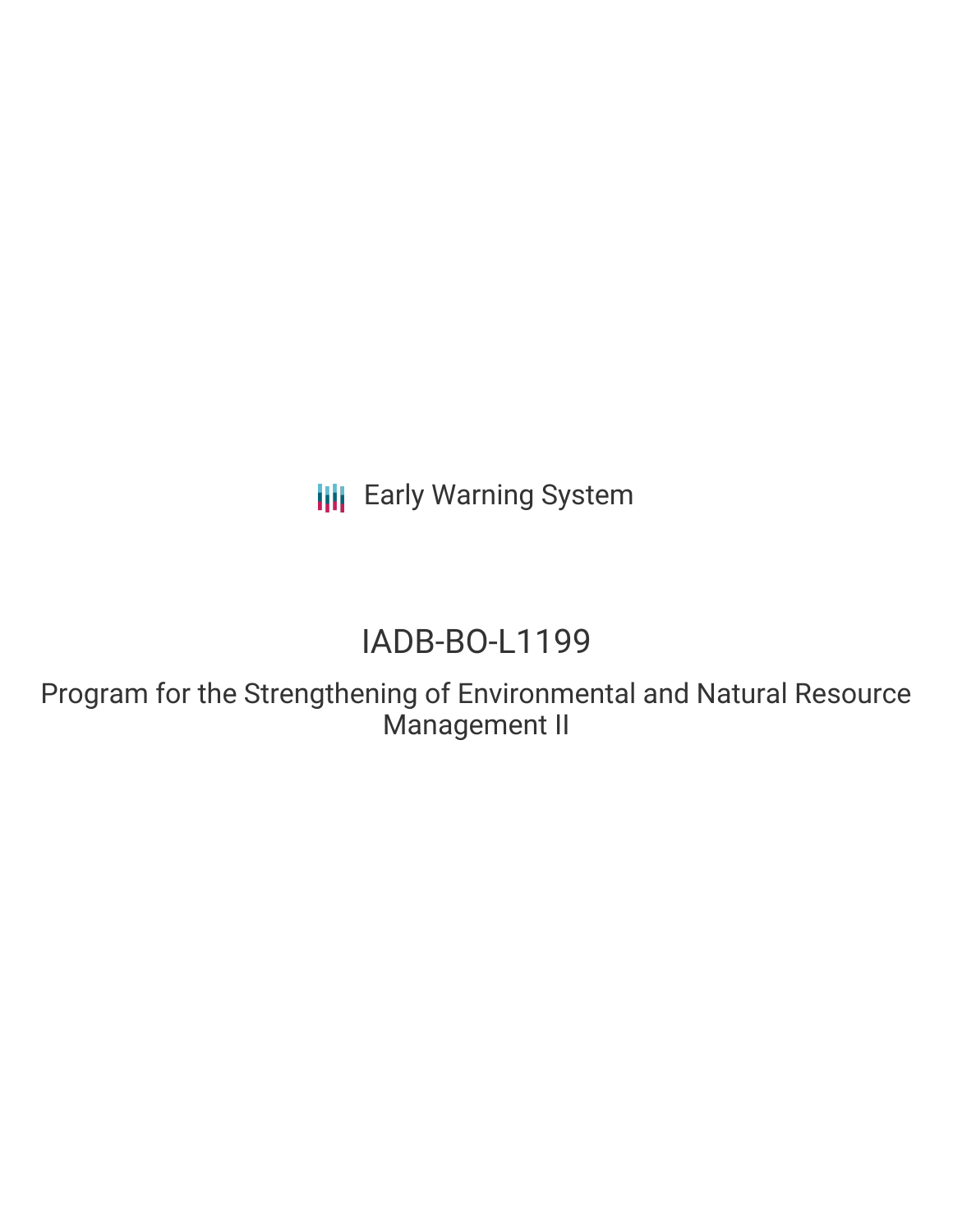

#### **Quick Facts**

| <b>Countries</b>               | Bolivia                                     |
|--------------------------------|---------------------------------------------|
| <b>Financial Institutions</b>  | Inter-American Development Bank (IADB)      |
| <b>Status</b>                  | Approved                                    |
| <b>Bank Risk Rating</b>        | U                                           |
| <b>Voting Date</b>             | 2019-03-13                                  |
| <b>Borrower</b>                | Government of Bolivia                       |
| <b>Sectors</b>                 | Climate and Environment, Law and Government |
| <b>Investment Type(s)</b>      | Loan                                        |
| <b>Investment Amount (USD)</b> | \$100.00 million                            |
| <b>Project Cost (USD)</b>      | \$100.00 million                            |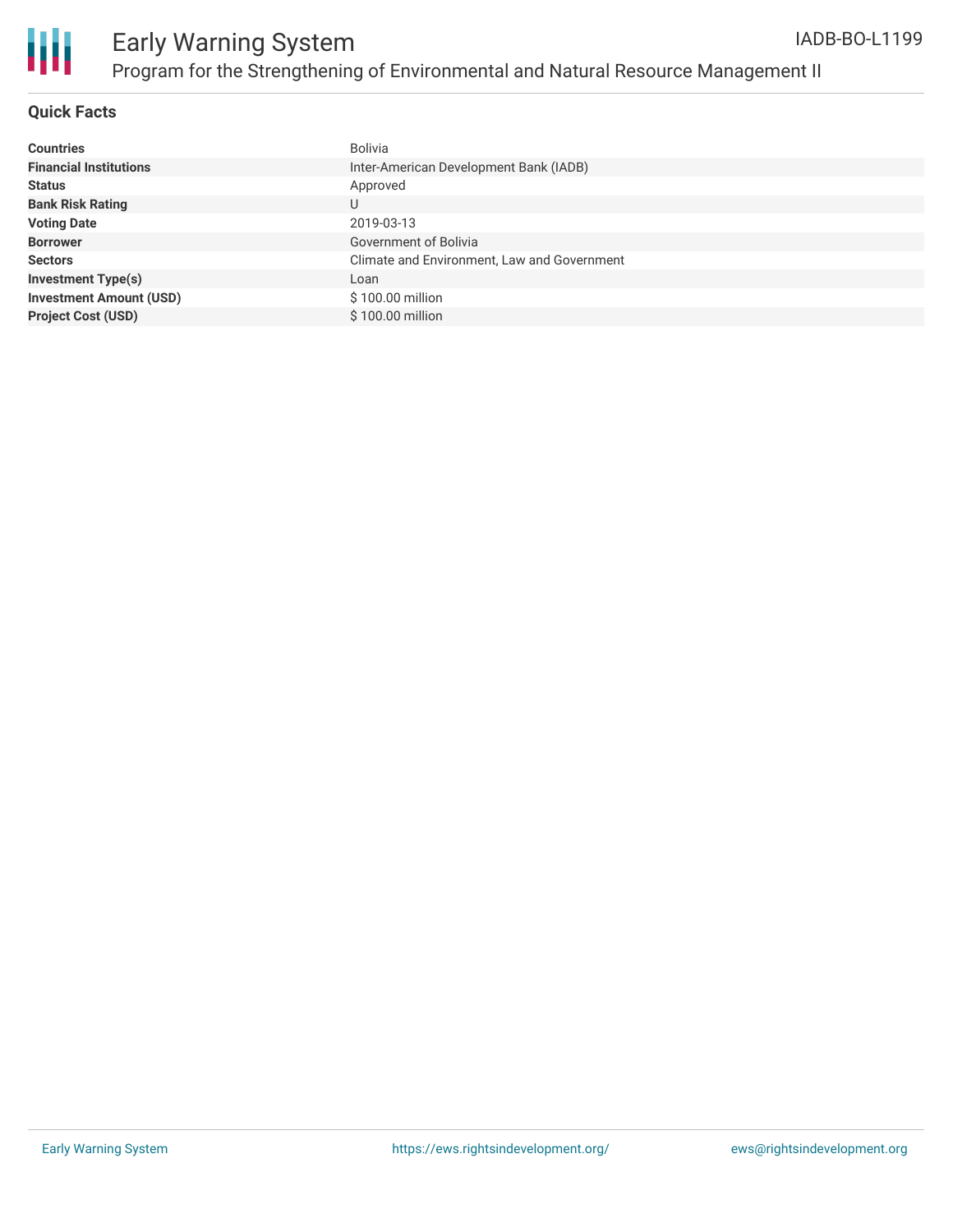

### **Project Description**

The objective is to contribute to strengthening and modernization of the policy, institutional, and budgetary framework for environmental management, to promote economic growth compatible with environmental conservation, social development, and making the country less vulnerable to climate change.

This loan operation is the second of two consecutive, single-tranche operations that are technically linked but financed independently under the programmatic policy-based loan modality.

This program is the second operation in a series of two programmatic policy-based loans (PBPs). The first operation (loan 3921/BL-BO) was approved by the Board of Executive Directors of the Bank on 8 March 2017 and the loan contract was signed on 31 March 2017. The program supports a legal and institutional reform process with the objective of contributing to strengthening and modernization of the policy, institutional, and budgetary framework for environmental management, to promote economic growth2 compatible with environmental conservation, social development, and making the country less vulnerable to climate change. The first operation was fully disbursed on 6 June 2017.

This operation continues the support for the policy reforms under the first operation (loan 3921/BL-BO) associated with Law 1333 on the Environment, enacted in 1992; Law 1700 on Forestry, enacted in 1996;3 and Law 755 on Integrated Solid Waste Management, enacted in 2015. The reform process is rooted in a technical and policy commitment made by the Government of the Plurinational State of Bolivia in the 2016-2020 Economic and Social Development Plan (PDES), which establishes as one of its core tenets the need to promote the environmental sustainability of national development.

For the second operation,the commitments for Component II. Environmental management for pollution control are to: (1) create

platforms to develop environmental management according to the territorial planning model; (2) approve the Electronic Government Implementation Sector Plan for the Ministry of Environment and Water (MMAyA); (3) approve investment project formulation guidelines for environmental management; (4) approve the regulations to reform the environmental licensing system; (5) publish air quality levels for Cochabamba online in the SNIA on a daily basis; (6) prepare an inventory of air pollution sources in Cochabamba and Potosí; (7) approve the rules for the contingency plan for air pollution alerts; (8) raise awareness of the plan; (9) prepare an inventory of the main pollution sources in the Rocha River basin; (10) prepare an inventory of the main pollution sources in the Katari-Lake Titicaca watersheds; (11) approve classification rules for bodies of water and their implementation in Piraí and Rocha; (12) approve rules for managing acid waters and effluents in the mining sector and design a clean technology pilot project; (13) implement an action plan for water quality management in the Blanco River mining microwatershed; (14) approve guidelines for reusing water (raw or treated) for irrigation by type of crop; (15) implement a methodology for inventorying and describing mining environmental liabilities in eight protected areas, and develop an interagency platform to prepare an action plan for liability remediation; (16) publish maps of environmental liabilities in the SNIA; (17) submit the draft supreme decree for the identification of hazardous waste to the Ministry of the Presidency pursuant to Law 755 on Integrated Solid Waste Management; and (18) approve the regulation for operational management of hazardous waste.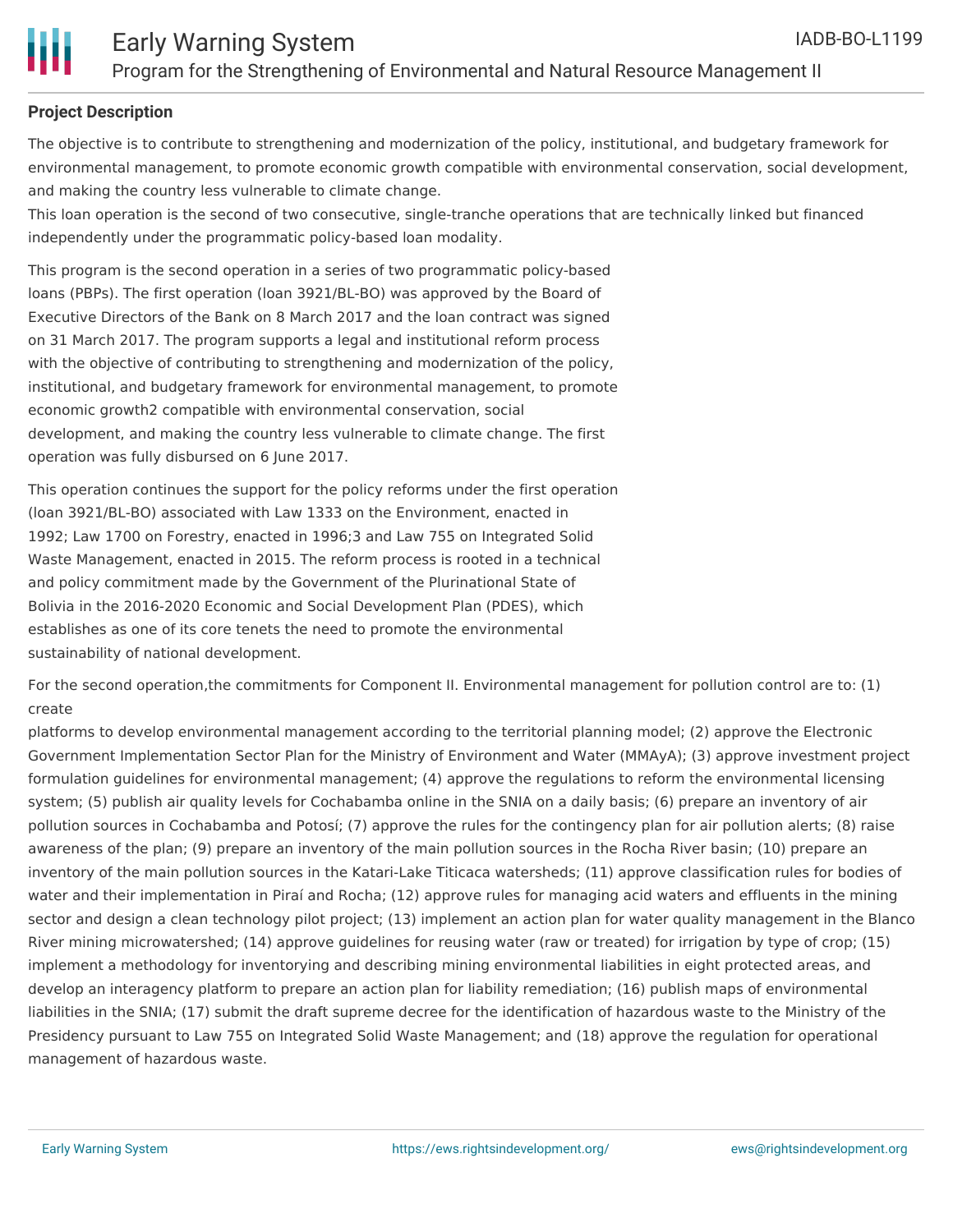

# Early Warning System Program for the Strengthening of Environmental and Natural Resource Management II

### **People Affected By This Project**

This operation will have no adverse environmental impacts, and includes environmental sustainability as an intrinsic requirement of the program. Under Directive B.13 of the Environment and Safeguards Compliance Policy (Operational Policy OP-703), this operation, as a PBP, requires no classification.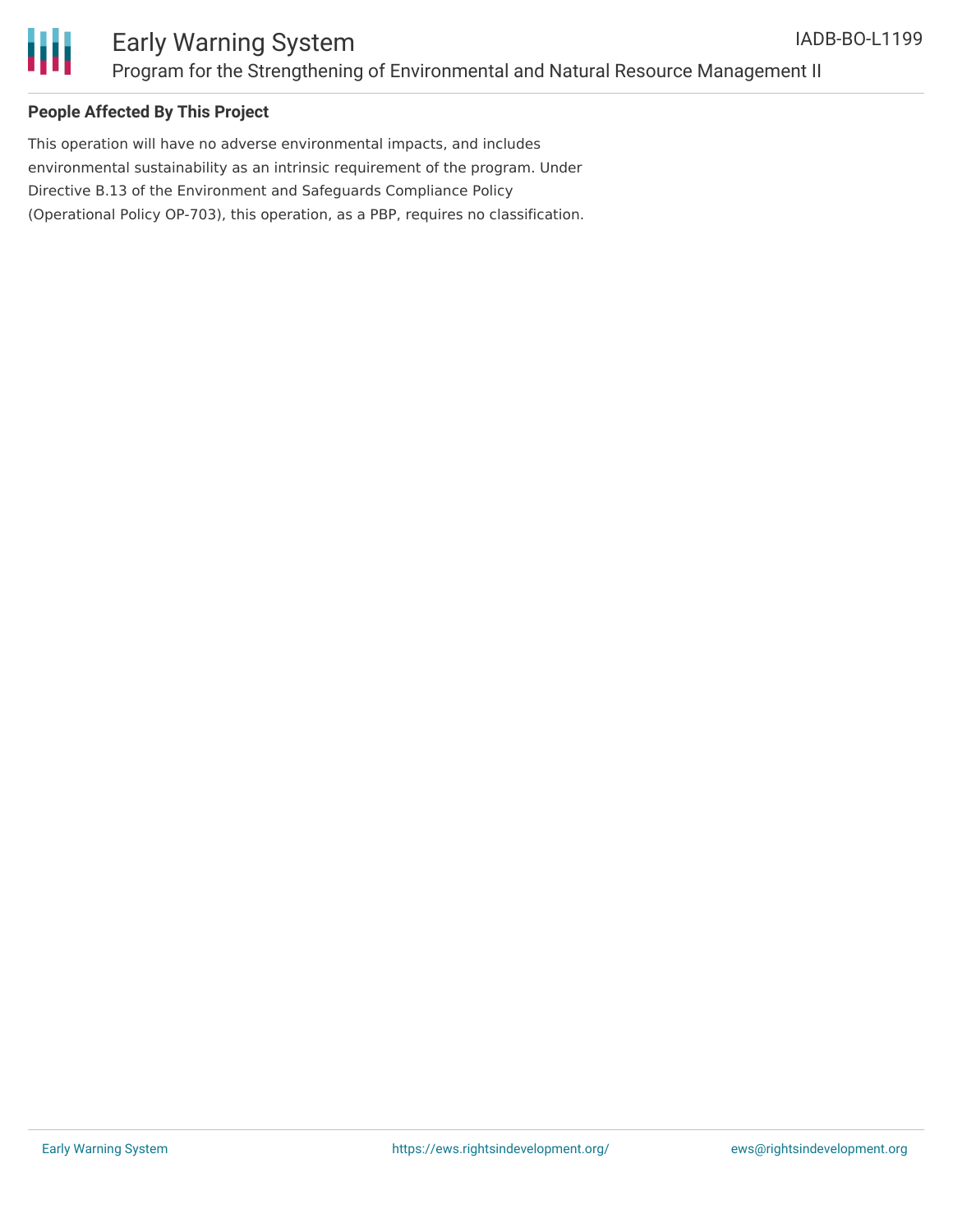

### **Investment Description**

• Inter-American Development Bank (IADB)

This loan operation is the second of two consecutive, single-tranche operations that are technically linked but financed independently under the programmatic policy-based loan modality. The financing for this second programmatic policy-based loan (PBP) will be up to US\$100 million from regular Ordinary Capital resources, which is expected to be disbursed in the first half of 2019.